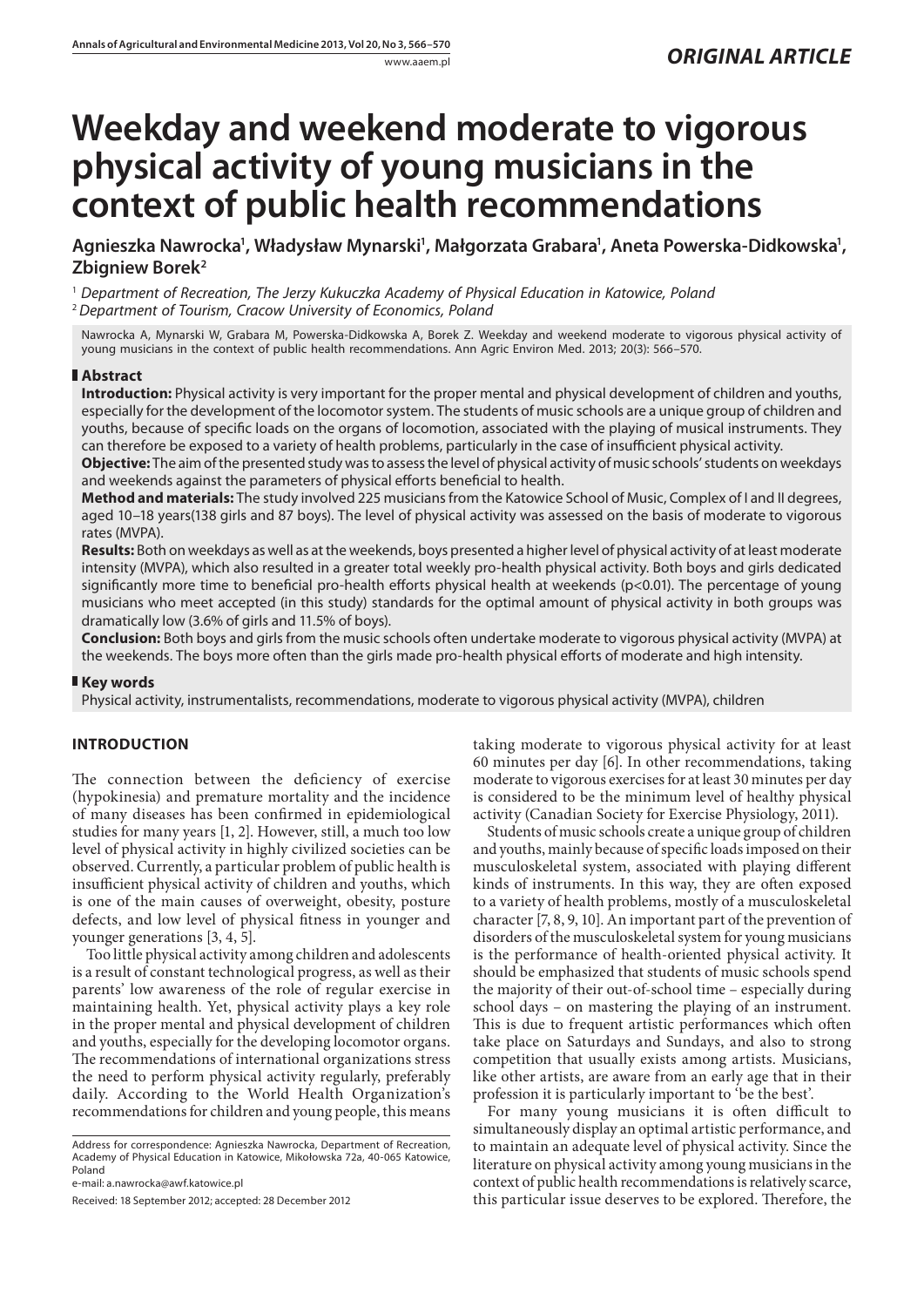Agnieszka Nawrocka, Władysław Mynarski, Małgorzata Grabara, Aneta Powerska-Didkowska, Zbigniew Borek . Weekday and weekend moderate to vigorous physical…

aim of the presented study is to assess the level of physical activity of students of music schools on weekdays and at weekends, against the recommended parameters of physical efforts beneficial for health.

#### **MATERIAL AND METHODS**

The study involved 225 musicians (instrumentalists) from the Katowice School of Music, Complex of I and II degree, aged 10–18 years (138 girls and 87 boys). The study was conducted in 2012 in music schools in Katowice and involved only those musicians who learn to play a musical instrument during the cycle of general education. General education music schools (Ogólnokształcące Szkoły Muzyczne – OSM) have different core curriculum from non-arts education institutions, and it does not include the minimum amount of physical education classes.

The level of physical activity was assessed on the basis of moderate to vigorous rate (MVPA). The MVPA screening measure is recommended for clinical practice with adolescents [11]. The study was conducted by a trained interviewer, who presented the students with a brief definition of physical activity and described the characteristic reactions of the human organism to physical efforts of varying intensity. The students then indicated how much time (in minutes) they spent on the efforts of moderate to vigorous intensity during the following days of the week

In the assessment of physical activity, the time spent on playing a musical instrument was not taken into account, because, despite the fact that playing an instrument is an effort that increases energy expenditure, its intensity is in the range of 1.8–3.0 MET, depending on the type of instrument [12]. Physical effort should be beneficial to health and cause certain physiological reactions (increased heart rate, increased body temperature, etc.), and their intensity should exceed 4 MET. In addition, musical performance techniques and the associated muscle work do not allow playing an instrument to qualify as a pro-health activity.

The declared physical activity of the surveyed students of music schools was interpreted on the basis of prohealth physical activity recommendations for children and adolescents aged 5–18 years. There were two criteria for the level of pro-health physical activity:

- Optimum: daily, at least 60 minutes per day, moderate physical effort (4–6 MET) or vigorous effort (> 6 MET);
- Minimum: daily, at least 30 minutes per day, moderate physical effort (4–6 MET) or vigorous effort (> 6 MET).

When self-assessing one's physical activity, the respondents also gave information such as number of years and the frequency and duration of playing a musical instrument daily.

**Statistical analysis.** For the assessed variables, descriptive statistics basic parameters were calculated: the arithmetic mean (x) and standard deviation (SD). To evaluate the differences between girls and boys, the Mann Whitney test was used, and for the differences between age groups, the Kruskall-Wallice test. The significance of differences in the mean results of physical activity between weekdays (school) and weekends was evaluated using the Wilcoxon test. Furthermore, the percentages of respondents who met the recommendations for the minimum and for the desired

level of physical activity were calculated. It was examined whether they were dependent on gender and age by using the Chi-square test. Statistical analyses were performed on SPSS IBM. P-value was set at a 5% level of significance.

#### **RESULTS**

Analysis of the data revealed that both boys and girls practice playing a musical instrument regularly, for an average of about 6 days a week (Tab. 1). Respondents were not differentiated by the length of their practice (6–7 years). During the day, boys devoted somewhat more time to playing an instrument, but the differences were not statistically significant. However, significant differences were observed in the case of moderate to vigorous parameters of physical activity. Both during the weekdays and during the weekends, boys presented a higher level of physical activity of at least moderate intensity (MVPA) (Tab. 1).

**Table 1.** Diversity in the level of selected variables in relation to the gender of respondents.

| Variables                                          | <b>Boys</b><br>$(N=87)$ |       | Girls<br>$(N=138)$ |       | р     |
|----------------------------------------------------|-------------------------|-------|--------------------|-------|-------|
|                                                    | X                       | SD    | X                  | SD    |       |
| Age [years]                                        | 13.92                   | 2.05  | 14.04              | 2.60  | 0.748 |
| Height [cm]                                        | 166.49                  | 12.79 | 160.58             | 8.90  | 0.000 |
| Weight [kg]                                        | 57.93                   | 14.61 | 50.17              | 10.03 | 0.000 |
| Period of time of playing an instrument<br>[years] | 6.57                    | 2.59  | 6.96               | 2.74  | 0.364 |
| Frequency of playing [days in the week]            | 6.25                    | 1.20  | 6.05               | 1.272 | 0.128 |
| Daily amount of time spent playing<br>[minutes]    | 102.9                   | 61.08 | 88.8               | 44.82 | 0.203 |
| Daily amount of time of MVPA<br>[minutes]          | 59.18                   | 29.76 | 53.75              | 30.80 | 0.069 |
| MVPA on weekdays [minutes]                         | 47.14                   | 34.13 | 35.47              | 20.81 | 0.008 |
| MVPA at weekends [minutes]                         | 78.63                   | 54.99 | 50.51              | 41.28 | 0.000 |
|                                                    |                         |       |                    |       |       |

The data in three age groups was also analysed, corresponding with the consecutive levels of education:10–12 years (primary school), 13–15 years (lower-secondary school), and 16–18 years (secondary school) (Tab. 2). The significance of differences in the evaluated somatic characteristics of the participants, and in the periods of time of playing an instrument, appears to be obvious. Nevertheless, it should be emphasized that significant differences exist in the frequency of playing practice (days in the week), and in the daily amount of time spent on playing. Older musicians practice playing an instrument more frequently ( $p<0.05$ ), and for longer periods of time (p<0.001) (Tab. 2). However, it seems that these factors did not have impact on the undertaking of health-oriented physical activity by the study participants. Although with the increasing age the amount of time devoted to MVPA was reduced, no significant associations were found between physical activity on weekdays and during weekends (Tab. 2). For this reason, subsequent analyses, related to both weekdays and weekend physical activity, present differences, based only on the gender of the study participants.

The MVPA undertaken by the respondents during consecutive days of the week was also analysed (Fig. 1). The smallest volume of physical activity was found on Mondays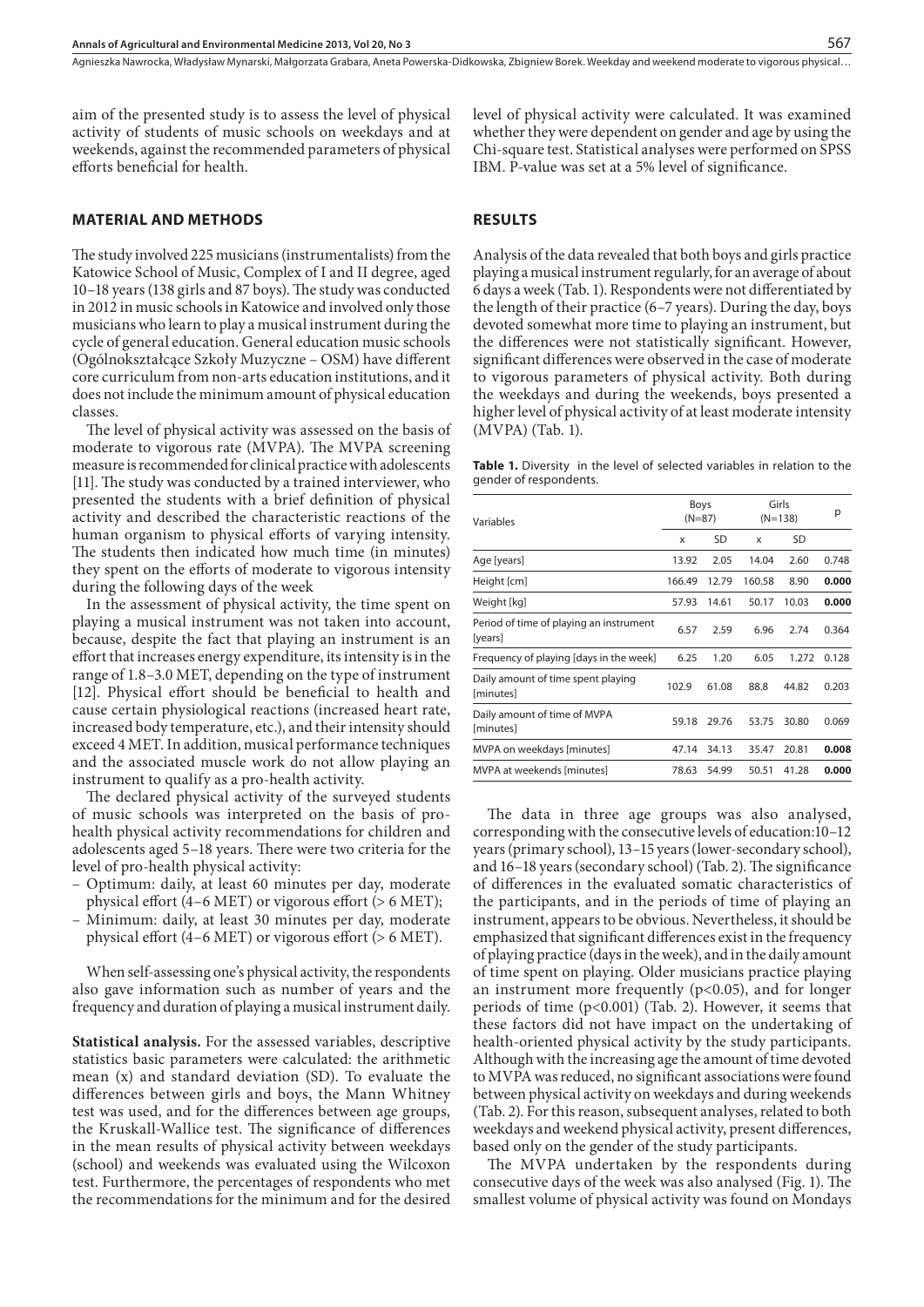Agnieszka Nawrocka, Władysław Mynarski, Małgorzata Grabara, Aneta Powerska-Didkowska, Zbigniew Borek . Weekday and weekend moderate to vigorous physical…

| Variables                                    |       | $10-12$ years<br>$(N=66)$ |        | $13-15$ years<br>$(N=91)$ |        | $16-18$ years<br>$(N=68)$ |       |
|----------------------------------------------|-------|---------------------------|--------|---------------------------|--------|---------------------------|-------|
|                                              | X     | <b>SD</b>                 | X      | <b>SD</b>                 | X      | SD                        |       |
| Height [cm]                                  | 151.8 | 8.676                     | 166.1  | 7.93                      | 169.4  | 9.09                      | 0.000 |
| Weight [kg]                                  | 41.61 | 7.87                      | 55.86  | 10.93                     | 60.80  | 10.31                     | 0.000 |
| Period of time playing an instrument [years] | 4.59  | 1.52                      | 6.67   | 2.23                      | 9.15   | 2.19                      | 0.000 |
| Frequency of playing [days in the week]      | 5.86  | 1.23                      | 6.18   | 1.28                      | 6.32   | 1.19                      | 0.027 |
| Daily amount of time spent playing [minutes] | 65.14 | 46.31                     | 100.93 | 48.35                     | 113.56 | 50.59                     | 0.000 |
| Daily amount of time of MVPA [minutes]       | 327.3 | 229.1                     | 324.3  | 209.8                     | 247.6  | 156.2                     | 0.151 |
| MVPA on weekdays [minutes]                   | 41.04 | 30.88                     | 43.10  | 28.4                      | 34.7   | 20.48                     | 0.132 |
| MVPA at weekends [minutes]                   | 67.18 | 51.55                     | 63.63  | 50.54                     | 51.15  | 41.94                     | 0.188 |
|                                              |       |                           |        |                           |        |                           |       |

**Table 2.** Diversity in the level of selected variables in relation to the age of respondents.

and Fridays. For the evaluated elementary and junior high school students, physical education classes were scheduled on Tuesdays and Thursdays, and for high school students, on Tuesdays, Wednesdays and Thursdays. This probably resulted in a higher level of physical activity on these days. However, the average values of MVPA on the consecutive days of school differed from the WHO recommendations. This was particularly evident in girls, who did not reach on any schooldays the target level necessary for the improvement of health, according to the WHO guidelines, (Fig. 1).



**Figure 1.** Moderate to vigorous physical activity of boys and girls in consecutive days of the week.

The main aim of the analyses was to assess the pro-health disparities in physical activity undertaken on weekdays and at the weekends (Fig. 2). Both boys and girls dedicated significantly more time to beneficial pro-health physical efforts on days off school (p<0.01). The girls, however, declared much lower levels of physical activity than the boys, even at the weekends, making their physical activity efforts less than the recommended duration (Fig. 2).



**Figure 2.** Weekly and weekend MVPA physical activity of surveyed boys and girls.

In the next step of the analysis, the percentages of the subjects meeting the recommended and minimum levels of physical activity we determined for the children and youths (Fig. 3, 4). Higher levels of physical activity among the boys, resulting from previous analyses, also translated into significantly higher than in the girls' percentage of those who met the recommendations of the desired and minimum physical activity (Fig. 3). It should be noted that the percentage of young musicians who, in the presented study, met the accepted standards for the optimal amount of physical activity, was dramatically low in both groups of participants (3.6% of girls and 11.5% of boys).



**Figure 3.** Percentages of the study musicians who meet the recommended and the minimum level of pro-health physical activity.

Previous analyses indicated no correlations between the age groups and the parameters of weekdays and weekend physical activity. This was also translated into the percentages of musicians who complied with the recommendations for pro-health physical activity of children and adolescents. No statistically significant differences were found between the assessed age groups (Fig. 4).



**Figure 4.** Percentages of the study musicians in the three age ranges who meet the recommended and the minimum level of pro-health physical activity.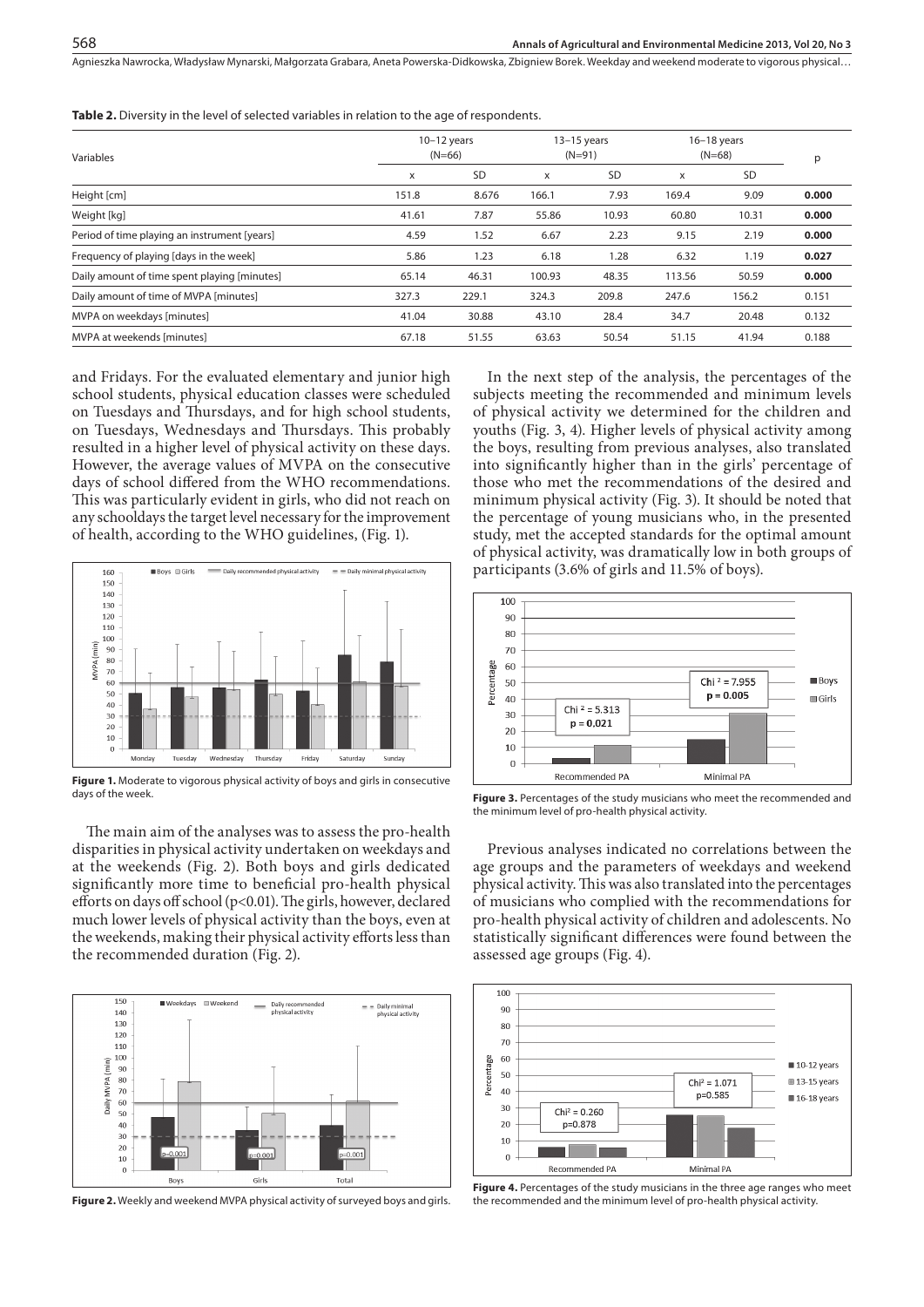# **DISCUSSION**

In recent years, special attention has been paid to the low level of physical activity among children and adolescents. The increasing interest in the problem of the deficit in exercise among the modern generation results from the growing amount of evidence concerning the dangerous consequences, both health and social, of hypokinesia [13, 14].

A specific group of children and young people are students of music schools who spend most of their out-of-school time playing a musical instrument. For this reason, most of them are not interested in taking physical activity in their free time. Furthermore, in the community of instrumentalists some forms of physical activity are considered to easily cause injuries (especially activities using equipment, and the so-called contact sports). Such information is often passed down from generation to generation, as playing a musical instrument is often a family tradition. At the same time, due to the specific loads resulting from playing of an instrument, musicians are exposed to a variety of problems involving the locomotor organs; problems that can lead to functional limitations and structural changes, and even to the necessity to change profession.

The literature often compares the level of physical activity undertaken by children and young people on weekdays and at the weekend [15, 16, 17, 18]. This is due to a different schedule which includes a few hours of classes in a week, spent at school desks.

In the presented study, both boys and girls presented a much greater volume of weekend physical activity, compared to weekdays. Other results were obtained in many studies. Numerous studies have emphasized the lower level of moderate and vigorous physical activity at the weekends [19, 20, 21, 22, 23].

Students at music schools can probably devote more time to physical activity only on Saturdays and Sundays. On weekdays their time is filled with daily chores, especially mastering the playing of an instrument. The conditional mood used above, results from the declarative (subjective) nature of the assessment of the subjects' physical activity. It was assumed, however, that the results of the presented study reveal a logically evident trend in the behaviour of young musicians which differs from the current state of knowledge on the leisure behaviour of their peers. This was the inspiration to conduct further research.

In the presented study, significant differences between the level of pro-health physical activity among boys and girls were also observed, both on weekdays and at weekends. In this case, the boys were much more physically active than the girls. Similar results were obtained in a number of international studies in other populations of children and adolescents [23, 24, 25, 26, 27, 28, 29, 30].

Gender differences were also found in the percentages of pro- health standards of physical activity in which special attention was paid to the regularity of physical efforts. It should be noted that in both groups the degree of fulfillment of the pro-health recommendations was highly unsatisfactory, and was only 3.6% among girls and 11% among boys. Although the average of daily MVPA activity among boys was over 60 minutes, it is overestimated by the high weekend physical activity. In the

recommenations for pro-health physical activity, at least 60 minutes of MVPA efforts undertaken in each day of the week are advised.

The problem of under-active children and adolescents is observed worldwide [30, 31, 32, 33, 34]. The results of the Healthy Lifestyle in Europe by Nutrition in Adolescence (HELENA) project, conducted in 2006–2008, in which moderate to vigorous physical activity of more than 2,000 children and young people from nine countries in Europe was assessed; 60-minute effort of at least moderate intensity was undertaken daily by 56.8% of boys and 27.5% of girls [35].

Low levels of free-time physical activity of young instrumentalists presented in the study could be offset by the increased number of physical activities realized by music schools. However, recent regulations concerning general education curricula for schools of art, which include music schools, omitted the minimum amount of physical education classes. In addition, among the teaching staff of music institutions and among the parents of young musicians, it is often believed that overload or muscle pain caused by excessive exercise may cause the risk of weaker disposition of instrumentalists during artistic performances. For this reason, it is often the case that physical education classes are filled with simple exercises, without the use of equipment and usually of low intensity, as these are considered to be safe. These actions make the classes boring and are often avoided by the instrumentalists, creating a vicious circle. It is also the cause of a large number of year-long medical exemptions from physical education classes.

In this light, the results of the presented study indicate that among students the deficiency of exercise (hypokinesia) is extremely pronounced. At the same time, the prevention of problems with locomotion is extremely important, and it should contain regular physical activity.

One limitation of the presented study lies in the fact that the subjective method of physical activity assessment was applied. In the future, more objective measurement tools, monitoring the physical activity, such as accelerometers could be considered.

#### **CONCLUSIONS**

- 1. Only a small percentage of the young musicians who participated in the presented study undertook the recommended pro-health physical activity.
- 2. Both boys and girls from the music schools often performed moderate to vigorous physical activity (MVPA) at weekends.
- 3. Boys more often than girls made pro-health physical efforts of moderate and high intensity.
- 4. There is a potential need to educate young musicians, their parents and teachers from music institutions about the benefits of pro-health physical activity, to educate young musicians, their parents and teachers from music institutions about the benefits of pro-health physical activity, and its potential for prevention of problems with the locomotor organs, which are common among musicians.

### **REFERENCES**

- 1. Schnohr P, Lange P, Scharling H, Jensen JS. Long-term physical activity in leisure time and mortality from coronary heart disease, stroke, respiratory diseases, and cancer. The Copenhagen City Heart Study**.** Eur J Cardiovasc Prev Rehabil. 2006; 13: 173–179.
- 2. Warburton DE, Nicol CW, Bredin SS. Health benefits of physical activity: the evidence**.** CMAJ. 2006; 174: 801–809.